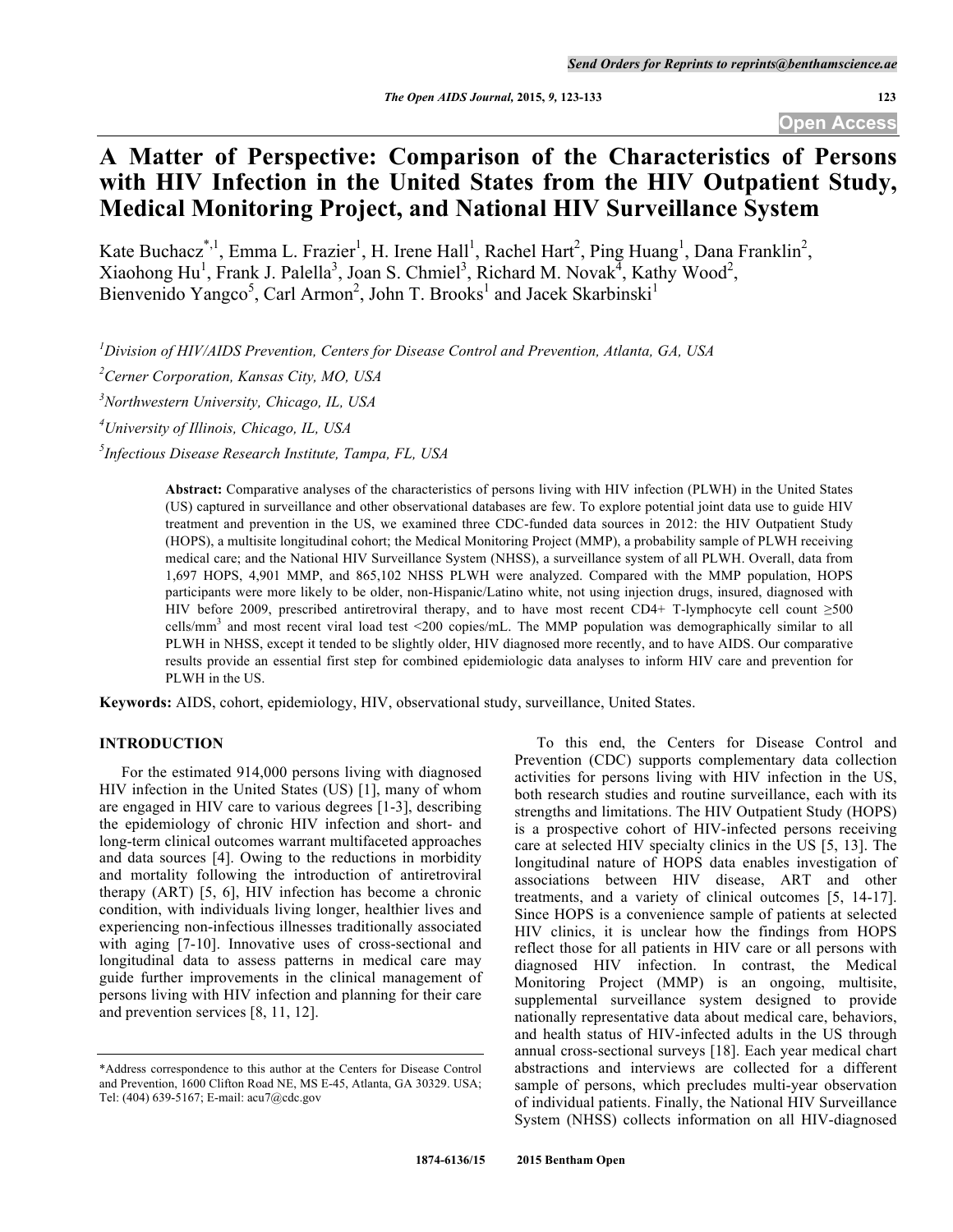persons in the US, for whom longitudinal HIV laboratory assessments, care patterns, and mortality are tracked [1]. However, NHSS has limited clinical information on HIVrelated and unrelated conditions and treatments.

The primary objective of this paper was to compare demographic characteristics of HIV-infected persons in HOPS, MMP, and NHSS and to explore potential joint uses of these data to improve treatment and prevention services for persons living with HIV infection in the US. We also sought to address the following two research questions: (1) Do characteristics of a convenience sample of patients consenting to participation in a large longitudinal HOPS cohort approximate those of persons with HIV infection in the population-based MMP and all persons living with diagnosed HIV infection in the United States?; and (2) Are the population-based estimates derived from MMP likely applicable to all patients in HIV care in the United States, despite the fact that MMP sampling frame only includes patients having at least one clinical visit during January - April in the year?

## **METHODS**

### **Data Sources**

## *HIV Outpatient Study (HOPS)*

HOPS is an ongoing, prospective, observational cohort study of HIV-infected adults (age 18 and older) seen at HIVspecialty clinics since 1993 [13]. As an open cohort, HOPS has continued enrollment of new patients, as some patients transfer to care at other locations, are lost to follow-up, or die. The nine clinics participating in HOPS in 2012 and included in this analyses comprise public, private and university-based sites and are located in six US cities: Tampa, FL; Washington, DC; Denver, CO (3 sites); Chicago, IL (2 sites); Stonybrook, NY; and Philadelphia, PA. HOPS clinicians have extensive experience treating patients living with HIV. Information is abstracted from medical records for each visit, entered electronically by trained staff (DISCOVERE®; Cerner Corporation, Kansas City, MO), compiled centrally, and reviewed and edited before being analyzed. Abstracted information includes demographic characteristics, risk factors for HIV infection, diagnoses, prescribed medications, laboratory values (including CD4+ T-lymphocyte cell (CD4) counts and plasma HIV viral loads), mortality, and hospitalization records (primarily from discharge summaries). Participants sign informed consent, and the HOPS protocol has been reviewed and approved annually by the institutional review boards of CDC (Atlanta, GA) and each local site. This analysis uses HOPS dataset available as of March 31, 2015.

#### *Medical Monitoring Project (MMP)*

MMP is an on-going HIV surveillance system designed to produce nationally representative estimates of behavioral and clinical characteristics of HIV-infected adults receiving medical care in the US [18-20]. MMP is a complex-sample, cross-sectional survey. For the 2012 data collection cycle, states and territories were sampled first, followed by facilities providing any outpatient HIV care, and then by HIV-infected adults (age 18 years and older) who had at

least one medical care visit during January-April 2012 at participating facilities. Data were collected through face-toface interviews and medical record abstractions from June 2012 through April 2013. Variables from medical records and sociodemographic and behavioral information from structured interviews were ascertained for the 12 months prior to and including the date of a participant's interview. All sampled states and territories participated in MMP: California, Delaware, Florida, Georgia, Illinois, Indiana, Michigan, Mississippi, New Jersey, New York, North Carolina, Oregon, Pennsylvania, Puerto Rico, Texas, Virginia, and Washington.

Of 548 sampled eligible facilities, 467 participated in MMP (facility response rate, 85%). Most of the HIV care facilities sampled were private practices (51%), followed by hospital-based facilities (29%) and community health centers (17%). The remainders were clinical research facilities (8%), state or local health department clinics (8%), other community-based service organizations (5%), and other type of facilities (7%). A facility could belong to multiple categories. Of 9,394 sampled persons, 4,901 completed the interview and had their medical records abstracted (adjusted patient-level response rate, 53%). For nationally representative estimates, data were weighted to adjust for nonresponse by using predictors of response. After weighting the data for probability of selection and non-response, the 4,901 MMP participants were estimated to represent the population of 476,366 adults with HIV infection receiving medical care in the US [18, 19].

## *National HIV Surveillance System (NHSS)*

We used data from CDC-supported NHSS to determine the prevalence of HIV infection among persons 18 years and older in the US in 2012. HIV infection is reportable in all 50 states and the District of Columbia. Cases meeting prerequisite data quality criteria (http://www.cdc.gov/hiv/guide lines/reporting.html) are reported by local health jurisdictions to CDC with demographic information, risk factors, and clinical information, including acquired immunodeficiency syndrome (AIDS) diagnoses, but without personal identifying information. We estimated the number of persons diagnosed through 2011 and alive at year-end 2012 overall, and by age, sex, race/ethnicity, transmission category, year of diagnosis (before 2009, during, or after 2009), and whether their infection had ever been classified as stage 3 (AIDS). Data were reported to CDC through December 2014 and all analyses were adjusted for reporting delays in diagnoses and deaths [1].

#### **Analyses**

#### *Primary Analysis: Comparison of HOPS and MMP*

For the primary analysis, for closest correspondence with MMP data, we included HOPS participants who met the following inclusion criteria: (A) were actively providing data to HOPS as of January 1, 2012; (B) were 18 years or older by January 1, 2012; (C) had at least one clinic visit between January 1, 2012, and April 30, 2012 (clinic visit defined as routine, initial, return to active status, event triggered, or post-hospital follow up); and (D) were alive in HOPS as of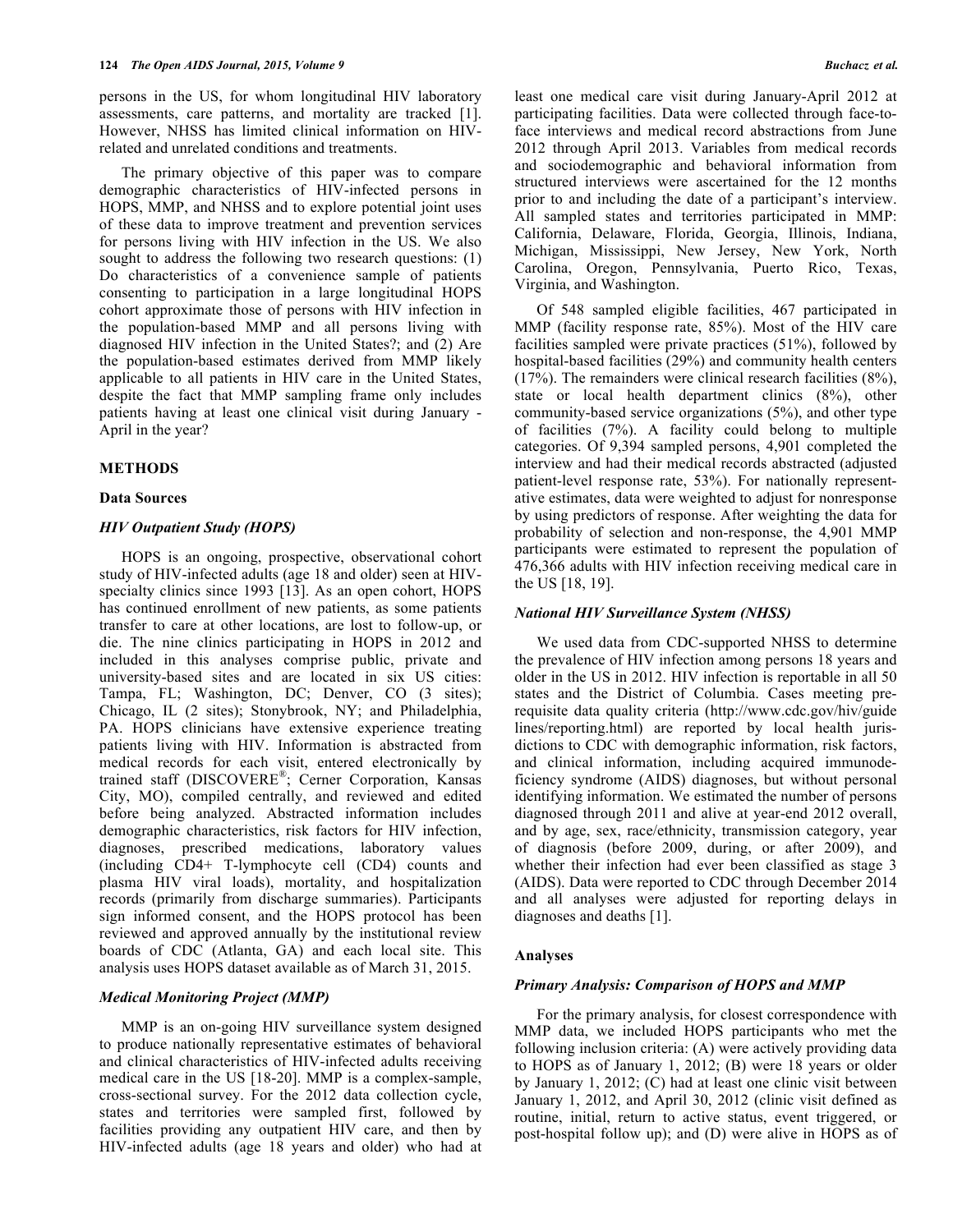the weighted mean patient interview date in MMP as described below.

Although the MMP reference population is HIV-infected adults receiving medical care in January-April 2012, MMP participants were interviewed from June 2012 through April 2013. Their sociodemographic, behavioral and clinical characteristics were collected (by interview or medical chart abstraction) for the 12 months prior to the interview. To allow for comparability of MMP and HOPS data, the demographic and clinical variables in HOPS were defined as of the weighted mean (*i.e.*, average) interview date of the MMP participants, which was calculated as November 25, 2012, and spanned the period of the previous 12 months, when appropriate.

Sociodemographic variables were age, sex at birth, race/ethnicity (including non-Hispanic/Latino black or African American [referred to as black], non-Hispanic/Latino white [referred to as white], Hispanic or Latino of any race [referred to as Hispanic], and persons of other race/ethnicity), HIV acquisition risk group (including gay, bisexual and other men who have sex with men [MSM], males and females who inject drugs [IDU], heterosexual males and females, and persons in other risk categories [including hemophilia, perinatal and occupational exposures]) and health insurance coverage. Clinical and HIV-related variables included year of HIV diagnosis, history of AIDS diagnosis by immunologic or clinical criteria, antiretroviral (ARV) exposure status, most recent CD4 count in the 12 months preceding the interview date (weighted mean interview date for HOPS), most recent viral load (defined as most recent HIV viral load undetectable or < 200 copies/mL in the 12 months preceding the interview date, the Department of Health and Human Services (DHHS) recommended threshold [21]), durable viral suppression (defined to include all viral loads in the previous 12 months undetectable or  $\leq 200$  copies/mL; if no viral loads were measured then the patient was not considered durably suppressed [22]), number of CD4/viral load measurements in the 12 months prior to the interview date, at least one viral load in each 6-month period prior to the interview date, at least one CD4 count measurement in the 12 months prior to the interview date, clinical visit frequency and density, and number of clinic visits in the 12 months preceding the interview date.

Summaries of descriptive data were performed using SAS version 9.3 (SAS Institute Inc., Cary, NC). For the MMP population, we report unweighted frequencies and weighted percentages with 95% confidence intervals (CIs) to characterize all self-reported and clinical characteristics; the weighted estimates are designed to represent the population of adults with HIV infection receiving medical care in the US from January-April 2012. For continuous variables, we report arithmetic means (and geometric means, where indicated) and associated standard errors, and medians and interquartile ranges (IQRs), which were weighted for MMP. For HOPS participants, we estimated standard errors for percentages assuming a binomial distribution and computed 95% CIs. We evaluated differences between means for continuous variables in HOPS *versus* MMP using a zstatistic; similarly, for percentages we calculated the standard error for the difference in percentages using established methods described by Fleiss *et al*. [23] and calculated a standard z-statistic.

## *Sub-Analysis A: Comparison of HOPS Participants and MMP Population to NHSS*

NHSS collects data on all HIV-diagnosed persons living in the US, including persons who are not receiving medical care. We compared percentages among HOPS participants, the MMP population, and persons in NHSS. NHSS percentages are based on a census of all HIV-diagnosed persons (*i.e.*, including those not in care) who have been reported to NHSS. Since NHSS percentages are known population parameters, HOPS or MMP estimates were deemed statistically significantly different from NHSS parameters if the corresponding 95% CI for HOPS or MMP estimates did not include the NHSS value.

# *Sub-Analysis B: Comparison of HOPS Participants with at Least One Visit in January-April 2012, at Least One Visit in January-December 2012, and Visits Only in May-December 2012*

Population-based cross-sectional surveillance systems, such as MMP, need to define a reference population, which for MMP was all HIV-diagnosed persons aged  $\geq$ 18 years who were receiving medical care between January-April 2012. The 4-month population definition period was adopted for MMP as a compromise based on logistical considerations (*e.g.*, difficulty in enumerating the sampling frame, effort to locate and recruit sampled persons who might have last received care over one year ago, *etc*.) and population representativeness (*e.g.*, prior analyses noted that 88% of all persons who had at least one clinical visit in the calendar year had at least one visit in the first four months of the year) [24]. The rationale for a 4-month population definition period was established using one dataset and has not been reexamined recently.

To assess the potential bias introduced by using a 4 month population definition period in the MMP to approximate the characteristics of persons who had at least one clinical visit in a calendar year, we compared HOPS participants using three different study population definitions: A) persons who had at least one visit between January-April 2012; B) persons who had at least one visit between January-December 2012; and C) persons who had visits only between May-December 2012. Note that populations A and C are mutually exclusive and together sum to population B. The clinic visit types included in this sub-analysis were the same as in the primary analysis. However, for these analyses, clinical and sociodemographic characteristics were assessed for the twelve months of the 2012 calendar year rather than the twelve months prior to the weighted mean interview date (November 25, 2012) described above.

We assessed the statistical differences between HOPS populations A and C using chi-square tests for categorical variables, Cochran-Armitage trend tests for ordinal variables, Student's t-test for comparing means, and Wilcoxon rank sum test for medians of continuous variables. Statistical comparisons with *p*-values <0.05 were considered significant. To validate the MMP sampling strategy to obtain estimates relevant for all patients in HIV care, we calculated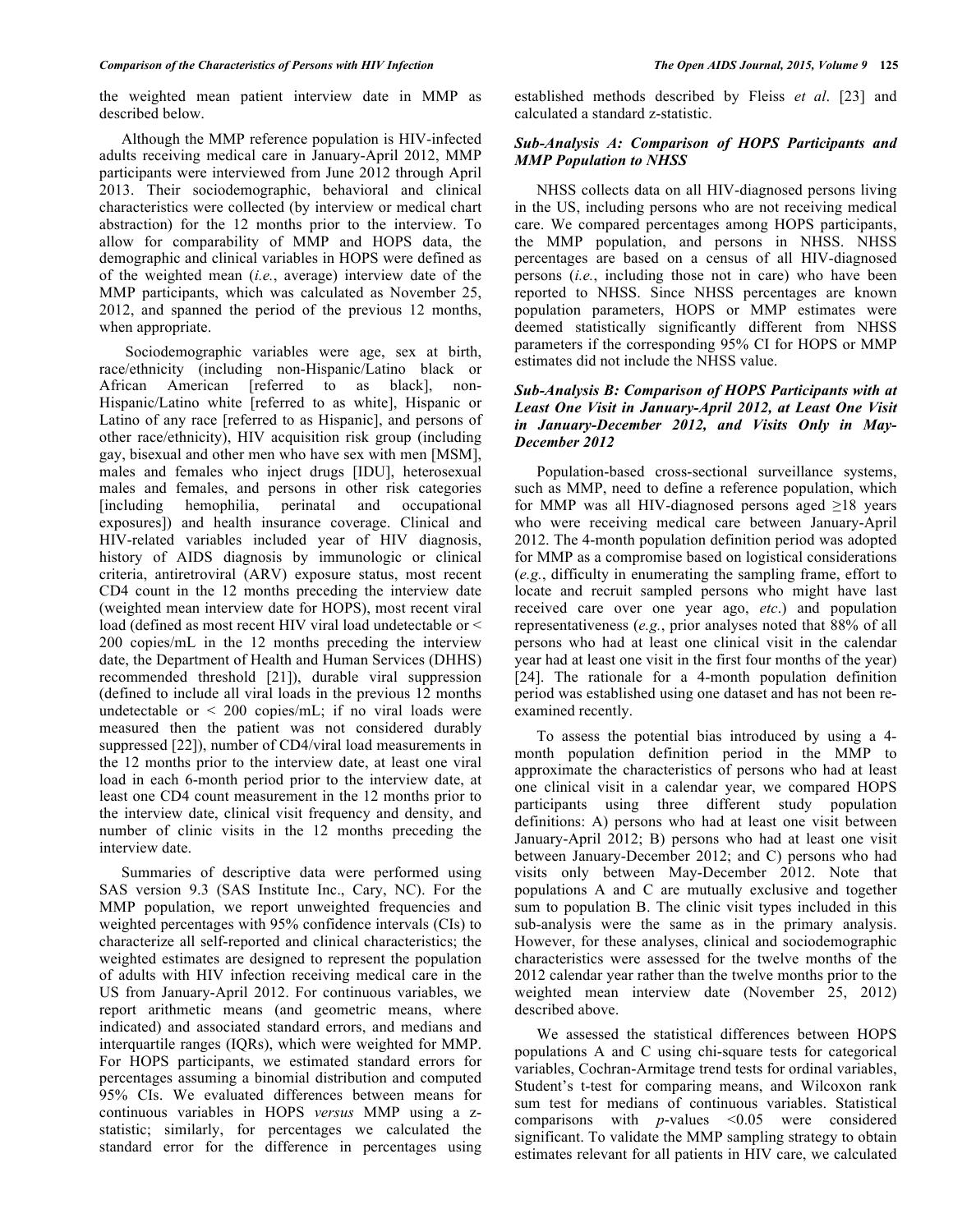the differences in percentage estimates from HOPS population A *versus* B.

#### **RESULTS**

# **Primary Analysis**

We included 1,697 HOPS and 4,901 MMP participants in the primary analysis. After the MMP data were weighted to derive national estimates, compared with the MMP population, the HOPS participants were older (mean age: 50.2 years *vs* 47.3 years), and a higher percentage were white (47.8% *vs* 35.3%) (Table **1**). In both HOPS and MMP, most persons were MSM (56.2% *vs* 59.9%, inclusive of both MSM and MSM who used injection drugs), but HOPS had fewer participants with IDU as their sole risk factor for HIV acquisition (7.1% *vs* 13.2%). The percentage of non-IDU heterosexual females was similar in HOPS and MMP (20.4% *vs* 19.4%). Compared with the MMP population, a smaller percentage of HOPS participants were diagnosed with HIV

**Table 1. Characteristics of HIV Outpatient Study (HOPS) participants, Medical Monitoring Project (MMP) population, and persons living with diagnosed HIV infection in the National HIV Surveillance System (NHSS), United States, 2012.**

| Characteristic <sup>§</sup>        |            | HOPS $(N=1,697)$  |                     |             | <b>MMP</b> (N=4,901) |                     | <b>HOPS</b> vs MMP   | NHSS (N=865,102)  |               |
|------------------------------------|------------|-------------------|---------------------|-------------|----------------------|---------------------|----------------------|-------------------|---------------|
|                                    | No.        | $\frac{0}{0}$     | $(95\% \text{ CI})$ | No.         | $\frac{0}{6}$        | $(95\% \text{ C}I)$ | $P$ value $^{\circ}$ | No.               | $\frac{0}{0}$ |
| Age category, years                |            |                   |                     |             |                      |                     |                      |                   |               |
| 18-24                              | 14         | 0.8               | $(0.4 - 1.3)$       | 144         | 3.1                  | $(2.3 - 3.9)$       | < 0.001              | 35,381            | 4.1           |
| 25-34                              | 131        | 7.7               | $(6.4 - 9.0)$       | 579         | 12.3                 | $(11.2 - 13.3)$     | < 0.001              | 122,361           | 14.1          |
| 35-44                              | 324        | 19.1              | $(17.2 - 21.0)$     | 1,015       | 20.7                 | $(19.3 - 22.1)$     | 0.18                 | 215,173           | 24.9          |
| 45-54                              | 696        | 41.0              | $(38.7 - 43.4)$     | 1,869       | 37.4                 | $(35.6 - 39.3)$     | 0.02                 | 309,219           | 35.7          |
| 55-64                              | 410        | 24.2              | $(22.2 - 26.3)$     | 1,066       | 21.8                 | $(20.3 - 23.3)$     | 0.06                 | 145,202           | 16.8          |
| $\geq 65$                          | 121        | 7.1               | $(5.9 - 8.4)$       | 228         | 4.7                  | $(3.8 - 5.6)$       | 0.04                 | 37,766            | 4.4           |
| Mean age (SE), years               | 50.2(0.25) |                   |                     | 47.3 (0.20) |                      | < 0.001             | 46.1                 |                   |               |
| Median age [IQR], years            |            | 50.3 [44.1, 57.0] |                     |             | 47.9 [39.8, 54.5]    |                     |                      | 46.8 [38.6, 53.6] |               |
| Sex at birth*                      |            |                   |                     |             |                      |                     |                      |                   |               |
| Male                               | 1,266      | 74.6              | $(72.5 - 76.7)$     | 3,625       | 74.5                 | $(70.9 - 78.0)$     | 0.96                 | 652,701           | 75.4          |
| Female                             | 431        | 25.4              | $(23.3 - 27.5)$     | 1,274       | 25.5                 | $(21.9 - 29.0)$     | 0.96                 | 212,401           | 24.6          |
| Race/Ethnicity                     |            |                   |                     |             |                      |                     |                      |                   |               |
| White, non-Hispanic                | 811        | 47.8              | $(45.4 - 50.2)$     | 1,560       | 35.3                 | $(27.4 - 43.2)$     | 0.003                | 281,397           | 32.5          |
| Black, non-Hispanic                | 607        | 35.8              | $(33.5 - 38.1)$     | 2,072       | 41.6                 | $(31.9 - 51.3)$     | 0.25                 | 367,503           | 42.5          |
| Hispanic or Latino                 | 226        | 13.3              | $(11.7 - 14.9)$     | 1,060       | 18.7                 | $(12.7 - 24.6)$     | 0.09                 | 173,311           | 20.0          |
| Other <sup>†</sup>                 | 53         | 3.1               | $(2.3 - 4.0)$       | 209         | 4.5                  | $(3.5 - 5.5)$       | 0.04                 | 42,891            | 5.0           |
| HIV acquisition risk group         |            |                   |                     |             |                      |                     |                      |                   |               |
| <b>MSM</b>                         | 931        | 54.9              | $(52.5 - 57.2)$     | 2,516       | 53.9                 | $(49.1 - 58.7)$     | 0.71                 | 448,696           | 51.9          |
| IDU-male                           | 70         | 4.1               | $(3.2 - 5.1)$       | 422         | 7.5                  | $(6.1 - 8.9)$       | < 0.001              | 80,317            | 9.3           |
| IDU-female                         | 50         | 3.0               | $(2.1 - 3.8)$       | 309         | 5.7                  | $(4.3 - 7.1)$       | 0.001                | 51,673            | 6.0           |
| MSM-IDU                            | 22         | 1.3               | $(0.8 - 1.8)$       | 321         | 6.0                  | $(5.0 - 7.0)$       | < 0.001              | 49,225            | 5.7           |
| Heterosexual-male                  | 171        | 10.1              | $(8.6 - 11.5)$      | 339         | 6.5                  | $(5.3 - 7.7)$       | < 0.001              | 68,590            | 7.9           |
| Heterosexual-female                | 347        | 20.4              | $(18.5 - 22.4)$     | 944         | 19.4                 | $(16.9 - 21.9)$     | 0.54                 | 156,114           | 18.0          |
| Other                              | 106        | 6.2               | $(5.1 - 7.4)$       | 51          | 1.0                  | $(0.6 - 1.4)$       | < 0.001              | 10.487            | 1.2           |
| Year of HIV diagnosis <sup>*</sup> |            |                   |                     |             |                      |                     |                      |                   |               |
| < 2009                             | 1,574      | 92.8              | $(91.5 - 94.0)$     | 4153        | 83.0                 | $(81.5 - 84.5)$     | < 0.001              | 737,882           | 85.3          |
| 2009 and later                     | 122        | 7.2               | $(6.0 - 8.4)$       | 748         | 17.0                 | $(15.5 - 18.5)$     | < 0.001              | 127,220           | 14.7          |
| Ever had AIDS as of end of 2012    |            |                   |                     |             |                      |                     |                      |                   |               |
| Yes                                | 1,088      | 64.1              | $(61.8 - 66.4)$     | 3,380       | 68.3                 | $(66.1 - 70.5)$     | 0.01                 | 493,497           | 57.0          |
| No                                 | 609        | 35.9              | $(33.6 - 38.2)$     | 1,521       | 31.7                 | $(29.5 - 33.9)$     | 0.01                 | 371,604           | 43.0          |

Footnotes to Table **1**.

Abbreviations: CI = confidence interval; IDU = male or female injection drug user; IQR = Interquartile range; MSM = men who have sex with men; SE=Standard error.

○ P-values were obtained from z-statistics.

§ Characteristics for HOPS patients and MMP patients were established based on data collected in the twelve months prior to the MMP's weighted interview date which was November 25, 2012.; characteristics for NHSS were established based on data in the entire 2012 calendar year.

\* Two people with intersex/ambiguous sex from MMP not shown - these people were included in all the analyses.

‡ MMP data are nationally representative sampling-probability weighted estimates.

† Other race groups include those of multiple race groups and other, unknown or missing race groups.

¥ One person had unknown year of HIV diagnosis from the HOPS.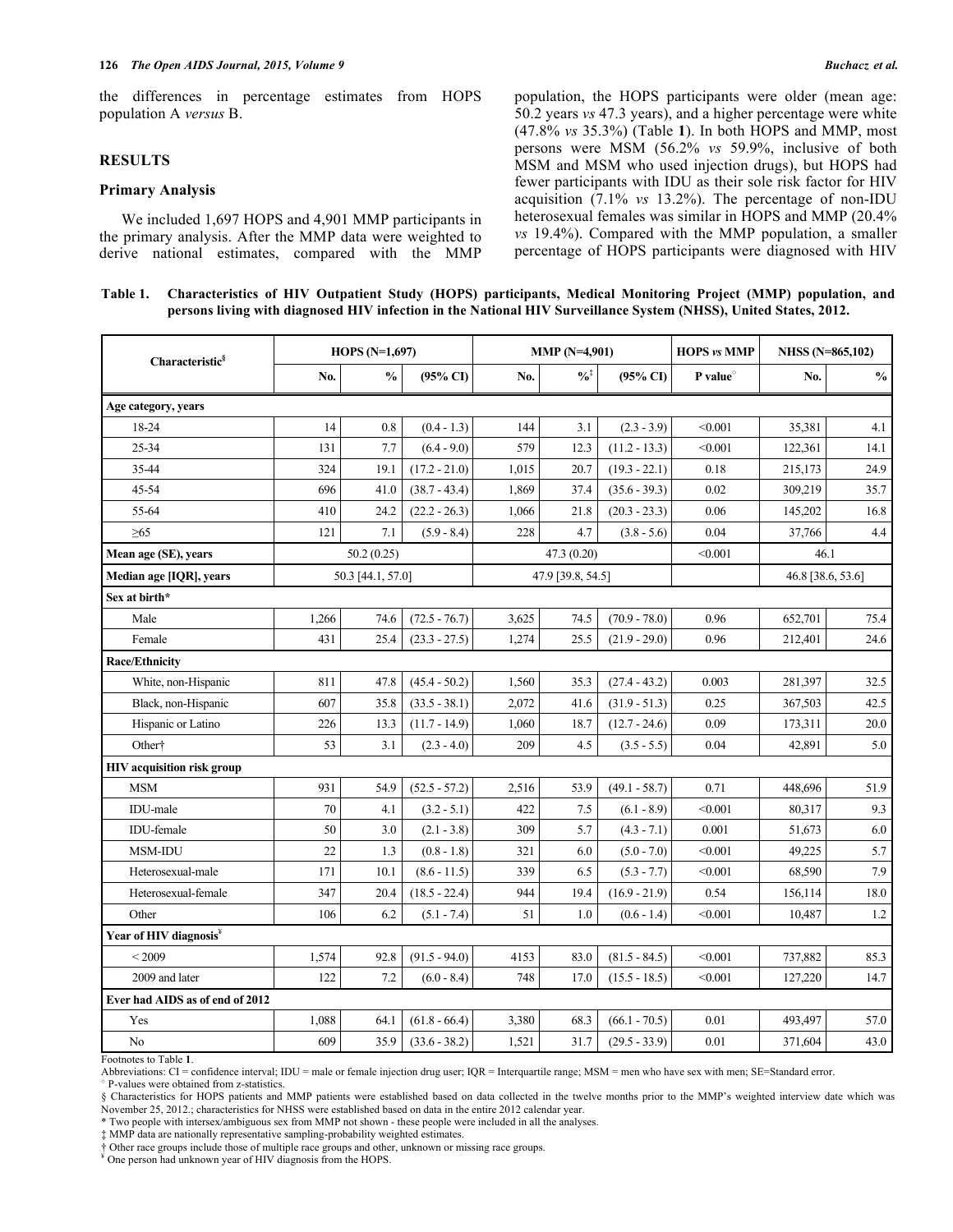infection in 2009 or later (7.2% *vs* 17.0%), and a smaller percentage had AIDS (64.1% *vs* 68.3%).

A higher percentage of HOPS participants had any insurance coverage compared to the MMP population (91.8% *vs* 81.5%) and differences by payer type, including utilization of Ryan White HIV/AIDS program, were noted (Table **2**). Compared with the MMP population, a higher percentage of HOPS participants had been prescribed ART in the past year (96.5% for HOPS *vs* 92.7% for MMP, respectively), and specifically had been prescribed the newer classes of ART such as entry or integrase inhibitors (35.6% *vs* 20.4%), had a most recent CD4 count  $\geq$ 500 cells/mm<sup>3</sup> (58.2% *vs* 50.1%), had a most recent viral load test that was undetectable or <200 copies/mL (84.7% *vs* 77.3%), and had all viral loads in the past 12 months undetectable or <200 copies/mL (77.7% *vs* 66.2%). The mean number of HIV laboratory measurements (viral load and CD4 count tests) was significantly lower for HOPS participants than the MMP population, but HOPS patients were more likely to achieve recommended viral load monitoring (at least once in each 6 month period), and to have at least once CD4 count in the year (Table **2**).

# *Sub-Analysis A: Comparison of HOPS Participants and MMP Population to NHSS*

This analysis included NHSS data on 865,102 persons who were diagnosed with HIV infection by the end of 2011 and were alive at the end of 2012. Compared with HIVdiagnosed persons in NHSS, a lower percentage of HOPS participants were aged 18-24 years (0.8% HOPS *vs* 4.1% NHSS, respectively) and a higher percentage were aged 45- 64 years (65.2% *vs* 52.5%, Table **1**). Moreover, a higher percentage of HOPS participants compared with persons in NHSS were white (47.8% *vs* 32.5%) and a lower percentage were black (35.8% *vs* 42.5%) and Hispanic (13.3% *vs* 20.0%). A lower percentage of HOPS participants had HIV acquisition attributed to IDU (7.1% *vs* 15.3%) and a higher percentage were diagnosed before 2009 (92.8% *vs* 85.3%) and ever had AIDS (64.1% *vs* 57.0%). Compared with HIVdiagnosed persons in NHSS, the MMP population had a similar distribution by age (MMP patients were modestly older, by about one year on average), sex at birth, race/ethnicity, HIV acquisition risk group, but it had a greater percentage of persons HIV diagnosed in 2009 or later (17.0% *vs* 14.7%) as well as persons diagnosed with AIDS (68.3% *vs* 57.0%).

# *Sub-Analysis B: Comparison of HOPS Participants with At Least One Visit January-April 2012, At Least One Visit January-December 2012, and Visits Only May-December 2012*

Among the 2,218 HOPS participants who had at least one visit (*i.e.*, were "seen") January-December 2012, 1,697 (76.5%) HOPS participants had at least one visit January-April 2012. As suggested by relatively modest differences in percentage estimates for population A *vs* population C for most categorical factors, HOPS participants who were seen January-April had similar demographic, behavioral, and clinical characteristics to HOPS participants who were seen

January-December, except for the percentage with private insurance (49.6% *vs* 53.0%, Table **3**). Of note, both populations had the same percentage of ART prescription (96.5%) and both had similar percentages with most recent viral load undetectable or < 200 copies/mL (84.9% *vs* 83.6%), but HOPS participants who were seen January-April had more visits and CD4 count and viral load tests, and were more likely to have at least one viral load in each 6-month period (Table **3**).

Only 521 (23.5%) of HOPS participants who were seen in January-December had their sole visit in May-December. Persons who were seen only during May-December, and thus may have been somewhat less engaged in care, differed significantly from those seen in January-April in the following ways: they were slightly younger, more likely to be male, white, diagnosed with HIV before 2009, and privately insured, but less likely to have ever had AIDS (Table **3**). Although they had nearly identical level of any health insurance coverage (91.9% *vs* 91.8%), the same frequency of ART prescription in the year (96.5%), used similar classes of ART regimens, and had comparable mean CD4 counts, these patients who were only seen in May-December also had fewer visits and CD4 count and viral load measurements, and fewer had their most recent viral load undetectable or < 200 copies/mL (79.5% *vs* 84.9%) as compared with patients with at least one visit in January-April (Table **3**).

# **DISCUSSION**

In-depth comparative analysis of multiple data sources describing persons living with diagnosed HIV infection is important for evidence-based decision making to guide HIV prevention and care research and programs. We found that participants in the HOPS differed by some demographic and clinical characteristics from the MMP population of persons receiving HIV medical care during January-April 2012, and likewise differed from all persons living with diagnosed HIV infection in NHSS. These findings will inform ongoing patient enrollment in HOPS to focus on under-represented subgroups, including more recently HIV-diagnosed persons, younger individuals, and persons who are black or of Hispanic/Latino race/ethnicity. The MMP and NHSS populations were demographically similar, except a greater percentage of persons in MMP were HIV-diagnosed in 2009 or later and greater percentage have ever been diagnosed with AIDS, suggesting that select findings from MMP may broadly apply to all adults living with diagnosed HIV infection in the US. Since the MMP and NHSS populations were demographically similar also suggests, by extension, that HIV-diagnosed persons who were in care (the majority) were not substantially different by age, sex and race/ethnicity from those HIV-diagnosed but not in care (the minority) captured through the NHSS; although certain differences could be masked in our comparison given that the latter group is smaller than the former [3]. Furthermore, analyses from HOPS revealed that persons seen in the first four months of the calendar year generally resemble in their characteristics persons seen for HIV care throughout the year, thus providing support for the present MMP sampling methodology.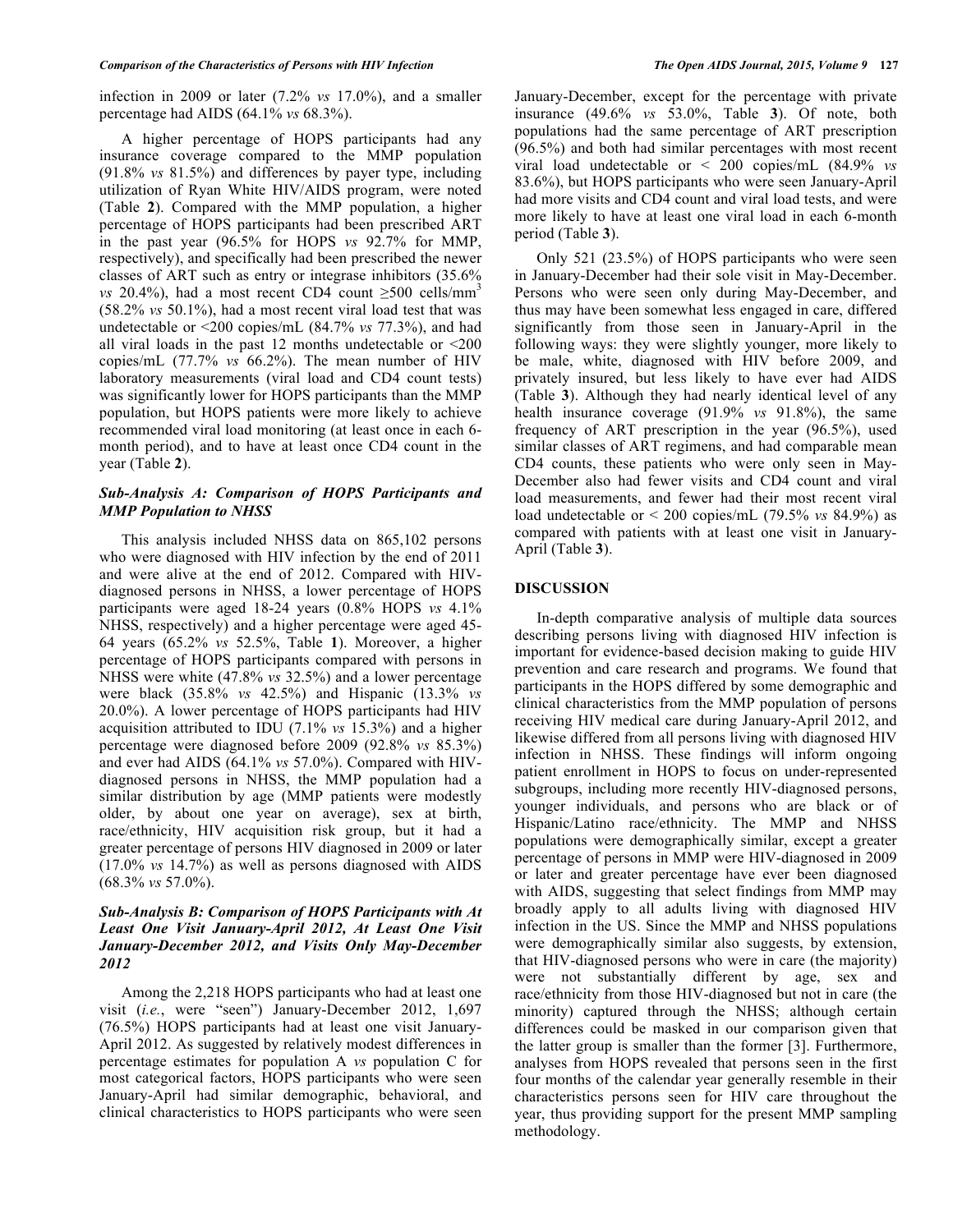## Table 2. HIV care-related characteristics of HIV Outpatient Study (HOPS) participants and Medical Monitoring Project (MMP) **population, United States, 2012.**

|                                                    |             | HOPS $(N=1,697)$        |                          |                      | P Value <sup>o</sup> |                     |         |  |
|----------------------------------------------------|-------------|-------------------------|--------------------------|----------------------|----------------------|---------------------|---------|--|
| Characteristic <sup>§</sup>                        | No.         | $(\%)$                  | $(95\% \text{ CI})$      | No.                  | $(%^{*})$            | $(95\% \text{ CI})$ |         |  |
| Any health insurance coverage†                     | 1,558       | 91.8                    | $(90.5 - 93.1)$          | 4,051                | 81.5                 | $(77.5 - 85.5)$     | < 0.001 |  |
| Healthcare payer type†                             |             |                         |                          |                      |                      |                     |         |  |
| Any payer or insurance <sup>*</sup>                | 1,620       | 95.5                    | $(94.5 - 96.5)$          | 4,787                | 97.7                 | $(96.9 - 98.4)$     | < 0.001 |  |
| Any private                                        | 833         | 49.1                    | $(46.7 - 51.5)$          | 1,422                | 30.5                 | $(25.7 - 35.4)$     | < 0.001 |  |
| Any Medicaid                                       | 518<br>30.5 |                         | $(28.3 - 32.7)$          | 1,909                | 38.7                 | $(34.0 - 43.4)$     | 0.001   |  |
| Any Medicare                                       | 445         | 26.2                    | $(24.1 - 28.3)$          | 1,276                | 26.1                 | $(24.7 - 27.5)$     | 0.94    |  |
| Any Ryan White                                     | 142         | 8.4                     | $(7.0 - 9.7)$            | 1,992                | 41.7                 | $(38.9 - 44.5)$     | < 0.001 |  |
| Any ART prescription in the year                   | 1,637       | 96.5                    | $(95.6 - 97.3)$          | 92.7<br>4,563        |                      | $(91.8 - 93.6)$     | < 0.001 |  |
| Any ART prescription in a given class in year      |             |                         |                          |                      |                      |                     |         |  |
| Any NNRTI                                          | 734         | 43.3                    | $(40.9 - 45.6)$          | 2,092                | 46.7                 | $(44.9 - 48.5)$     | 0.35    |  |
| Any PI                                             | 741         | 43.7                    | $(41.3 - 46.0)$          | 2,441                |                      | $(50.6 - 54.4)$     | < 0.001 |  |
| Any entry or integrase inhibitor                   | 604         | 35.6                    | $(33.3 - 37.9)$          | 935                  | 20.4                 | $(18.6 - 22.2)$     | < 0.001 |  |
| Last CD4 count, cells/mm <sup>3</sup>              |             |                         |                          |                      |                      |                     |         |  |
| Missing/unknown                                    | 52          | 3.1                     | $(2.2 - 3.9)$            | 257                  | 5.9                  | $(4.7 - 7.1)$       | < 0.001 |  |
| $0-199$                                            | 123         | 7.2                     | $(6.0 - 8.5)$            | 477                  | 9.4                  | $(8.1 - 10.7)$      | 0.02    |  |
| 200-349                                            | 214         | 12.6                    | $(11.0 - 14.2)$          | 694                  | 13.6                 | $(12.0 - 15.1)$     | 0.38    |  |
| 350-499                                            | 321         | 18.9                    | $(17.1 - 20.8)$<br>1,013 |                      | 21.0                 | $(19.5 - 22.5)$     | 0.08    |  |
| $\geq$ 500                                         | 987         | 58.2                    | $(55.8 - 60.5)$          | 2,460                | 50.1                 | $(48.0 - 52.2)$     | < 0.001 |  |
| CD4 count, population geometric mean (SE)          |             | 598.4 (7.64)            |                          |                      | < 0.001              |                     |         |  |
| CD4 count, median [IQR]                            |             | 564.0 [386.5, 776.7]    |                          | 520.9 [355.3, 714.7] |                      |                     |         |  |
| Last VL undetectable or <200 copies/mL             | 1,438       | 84.7                    | $(83.0 - 86.5)$          | 3,829                | 77.3                 | $(75.4 - 79.2)$     | < 0.001 |  |
| All VLs in the year undetectable or <200 copies/mL | 1,318       | 77.7                    | $(75.7 - 79.7)$          | 3,283                | 66.2                 | $(64.1 - 68.3)$     | < 0.001 |  |
| Mean number of CD4/VL tests in the year (SE)       |             | 2.5(0.02)               |                          |                      | < 0.001              |                     |         |  |
| Median number of CD4/VL in the year [IQR]          |             | $2.0$ [ $2.0$ , $3.0$ ] |                          |                      |                      |                     |         |  |
| % with number of CD4/VL in the year                |             |                         |                          |                      |                      |                     |         |  |
| 0 or none documented                               | 47          | 2.8                     | $(2.0 - 3.6)$            | 215                  | 4.9                  | $(3.7 - 6.0)$       | 0.003   |  |
| 1                                                  | 214         | 12.6                    | $(11.0 - 14.2)$          | 519                  | 10.6                 | $(9.4 - 11.9)$      | 0.05    |  |
| $\overline{c}$                                     | 639         | 37.7                    | $(35.3 - 40.0)$          | 1,131                | 23.4                 | $(20.9 - 25.8)$     | < 0.001 |  |
| $\mathfrak{Z}$                                     | 519         | 30.6                    | $(28.4 - 32.8)$          | 1,471                | 30.4                 | $(28.5 - 32.2)$     | 0.89    |  |
| $4+$                                               | 278         | 16.4                    | $(14.6 - 18.1)$          | 1,565                | 30.7                 | $(27.7 - 33.7)$     | < 0.001 |  |
| At least one VL in each 6 month period             | 1,265       | 74.5                    | $(72.5 - 76.6)$          | 3,489                | 70.7                 | $(68.4 - 72.9)$     | 0.01    |  |
| At least one CD4 in the year                       | 1,645       | 96.9                    | $(96.1 - 97.8)$          | 4,646                | 94.1                 | $(92.9 - 95.4)$     | < 0.001 |  |

Footnotes to Table **2**.

† In MMP, we are relying on self-reported information on any payer(s) that patient may have in the past 12 months. In HOPS, we are relying on chart-abstracted information on any primary and secondary (if available) payers documented during HOPS clinic visits in the past 12 months.<br>
° P-values were obtained from z-statistics.

¥ Any Health Insurance Coverage was defined as Private, Other, Medicare, Medicaid, Ryan White and Public Insurance (excluding Self Pay and Clinical Study). Ryan White coverage was counted as any payer type but not considered insurance. Please note: Medicaid is a US government insurance program for persons of all ages whose income and resources are insufficient to pay for health care. Medicare is a US government insurance program for Americans aged 65 and older who have worked and paid into the system as well as for younger people with disabilities, end stage renal disease and amyotrophic lateral sclerosis. The Ryan White HIV/AIDS Program provides HIV-related services in the United States for those who do not have sufficient health care coverage or financial resources for coping with HIV disease. The program fills gaps in care not met by other payers. ‡ MMP data are nationally representative sampling-probability weighted estimates.

Abbreviations: ART=Antiretroviral therapy; CD4=CD4+ T-lymphocyte cell; CI = confidence interval; IQR = Interquartile range; MSM = men who have sex with men; NNRTI=nonnucleoside reverse transcriptase inhibitors; PI, protease inhibitors; SE=Standard error; VL=HIV viral load.

<sup>§</sup> Characteristics for HOPS patients and MMP patients were established based on data collected in the twelve months prior to the MMP's weighted interview date which was November 25, 2012.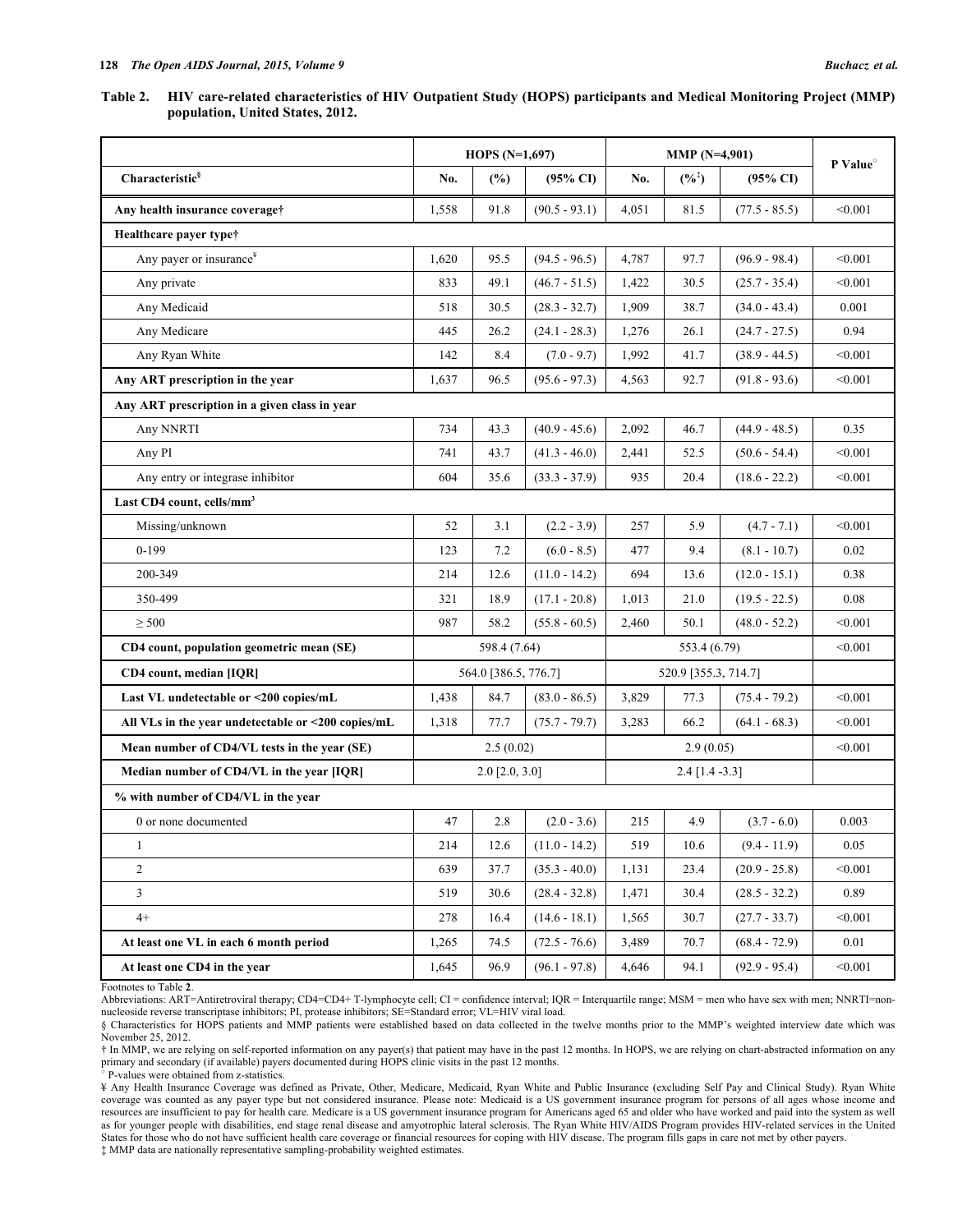Table 3. Characteristics of HIV Outpatient Study (HOPS) participants seen in the January-April 2012, compared with those seen **January-December 2012, and those seen only in May-December 2012.**

|                                     | HOPS A $(N=1,697)$<br><b>One Visit January-</b><br>April |               | HOPS B $(N=2,218)$<br><b>One Visit January-</b><br><b>December</b> |                   |               | $\frac{0}{0}$       | HOPS C $(N=521)$<br><b>One Visit May-December</b><br><b>But No Visit January-April</b> |                   | P Value <sup>o</sup> |                     |         |
|-------------------------------------|----------------------------------------------------------|---------------|--------------------------------------------------------------------|-------------------|---------------|---------------------|----------------------------------------------------------------------------------------|-------------------|----------------------|---------------------|---------|
| Characteristic <sup>§</sup>         | No.                                                      | $\frac{0}{0}$ | $(95\% \text{ CI})$                                                | No.               | $\frac{0}{0}$ | $(95\% \text{ CI})$ | A - B                                                                                  | No.               | $\frac{0}{0}$        | $(95\% \text{ CI})$ | A vs C  |
| Age category, years                 |                                                          |               |                                                                    |                   |               |                     |                                                                                        |                   |                      |                     |         |
| 18-24                               | 19                                                       | 1.1           | $(0.6-1.6)$                                                        | 26                | 1.2           | $(0.7-1.6)$         | $-0.1$                                                                                 | $\overline{7}$    | 1.3                  | $(0.4-2.3)$         | 0.07    |
| 25-34                               | 142                                                      | 8.4           | $(7.0 - 9.7)$                                                      | 183               | 8.3           | $(7.1-9.4)$         | 0.1                                                                                    | 41                | 7.9                  | $(5.5-10.2)$        |         |
| 35-44                               | 359                                                      | 21.2          | $(19.2 - 23.1)$                                                    | 484               | 21.8          | $(20.1 - 23.5)$     | $-0.6$                                                                                 | 125               | 24.0                 | $(20.3 - 27.7)$     |         |
| 45-54                               | 681                                                      | 40.1          | $(37.8 - 42.5)$                                                    | 902               | 40.7          | $(38.6 - 42.7)$     | $-0.6$                                                                                 | 221               | 42.4                 | $(38.2 - 46.7)$     |         |
| 55-64                               | 404                                                      | 23.8          | $(21.8 - 25.8)$                                                    | 513               | 23.1          | $(21.4 - 24.9)$     | 0.7                                                                                    | 109               | 20.9                 | $(17.4 - 24.4)$     |         |
| $\geq 65$                           | 92                                                       | 5.4           | $(4.3-6.5)$                                                        | 110               | 5.0           | $(4.1 - 5.9)$       | 0.4                                                                                    | 18                | 3.5                  | $(1.9-5.0)$         |         |
| Mean age (SE), years                |                                                          | 49.3 (0.25)   |                                                                    |                   |               | 49.1(0.22)          |                                                                                        |                   |                      | 48.4 (0.42)         | 0.04    |
| Median age [IQR], years             |                                                          |               | 49.4 [43.2, 56.1]                                                  | 49.3 [43.0, 55.8] |               |                     |                                                                                        | 48.8 [42.8, 54.8] |                      |                     | 0.07    |
| Sex at birth                        |                                                          |               |                                                                    |                   |               |                     |                                                                                        |                   |                      |                     |         |
| Male                                | 1,266                                                    | 74.6          | $(72.5 - 76.7)$                                                    | 1,681             | 75.8          | $(74.0 - 77.6)$     | $-1.2$                                                                                 | 415               | 79.7                 | $(76.2 - 83.1)$     | 0.02    |
| Female                              | 431                                                      | 25.4          | $(23.3 - 27.5)$                                                    | 537               | 24.2          | $(22.4 - 26.0)$     | 1.2                                                                                    | 106               | 20.3                 | $(16.9 - 23.8)$     |         |
| Race/ethnicity                      |                                                          |               |                                                                    |                   |               |                     |                                                                                        |                   |                      |                     |         |
| White, non-Hispanic                 | 811                                                      | 47.8          | $(45.4 - 50.2)$                                                    | 1,112             | 50.1          | $(48.1 - 52.2)$     | $-2.3$                                                                                 | 301               | 57.8                 | $(53.5-62.0)$       | 0.001   |
| Black, non-Hispanic                 | 607                                                      | 35.8          | $(33.5 - 38.1)$                                                    | 754               | 34.0          | $(32.0 - 36.0)$     | 1.8                                                                                    | 147               | 28.2                 | $(24.3 - 32.1)$     |         |
| Hispanic or Latino                  | 226                                                      | 13.3          | $(11.7-14.9)$                                                      | 287               | 12.9          | $(11.5-14.3)$       | 0.4                                                                                    | 61                | 11.7                 | $(8.9-14.5)$        |         |
| Other <sup>†</sup>                  | 53                                                       | 3.1           | $(2.3-4.0)$                                                        | 65                | 2.9           | $(2.2-3.6)$         | 0.2                                                                                    | 12                | 2.3                  | $(1.0-3.6)$         |         |
| <b>HIV</b> acquisition risk group   |                                                          |               |                                                                    |                   |               |                     |                                                                                        |                   |                      |                     |         |
| <b>MSM</b>                          | 931                                                      | 54.9          | $(52.5 - 57.2)$                                                    | 1,254             | 56.5          | $(54.5 - 58.6)$     | $-1.6$                                                                                 | 323               | 62.0                 | $(57.8 - 66.2)$     | 0.051   |
| IDU-male                            | 70                                                       | 4.1           | $(3.2 - 5.1)$                                                      | 92                | 4.1           | $(3.3 - 5.0)$       | 0.0                                                                                    | 22                | 4.2                  | $(2.5-6.0)$         |         |
| <b>IDU-female</b>                   | 50                                                       | 2.9           | $(2.1 - 3.8)$                                                      | 62                | 2.8           | $(2.1 - 3.5)$       | 0.1                                                                                    | 12                | 2.3                  | $(1.0-3.6)$         |         |
| <b>MSM-IDU</b>                      | 22                                                       | 1.3           | $(0.8-1.8)$                                                        | 23                | 1.0           | $(0.6-1.5)$         | 0.3                                                                                    | 1                 | 0.2                  | $(0.0-0.6)$         |         |
| Heterosexual-male                   | 171                                                      | 10.1          | $(8.6 - 11.5)$                                                     | 219               | 9.9           | $(8.6 - 11.1)$      | 0.2                                                                                    | 48                | 9.2                  | $(6.7-11.7)$        |         |
| Heterosexual-female                 | 347                                                      | 20.4          | $(18.5 - 22.4)$                                                    | 434               | 19.6          | $(17.9 - 21.2)$     | 0.8                                                                                    | 87                | 16.7                 | $(13.5-19.9)$       |         |
| Other                               | 106                                                      | 6.2           | $(5.1 - 7.4)$                                                      | 134               | 6.0           | $(5.0 - 7.0)$       | 0.2                                                                                    | 28                | 5.4                  | $(3.4 - 7.3)$       |         |
| Year of HIV diagnosis <sup>¥</sup>  |                                                          |               |                                                                    |                   |               |                     |                                                                                        |                   |                      |                     | 0.04    |
| < 2009                              | 1,574                                                    | 92.8          | $(91.5 - 94.0)$                                                    | 2071              | 93.4          | $(92.3 - 94.4)$     | $-0.6$                                                                                 | 497               | 95.4                 | $(93.6 - 97.2)$     |         |
| 2009 and later                      | 122                                                      | 7.2           | $(6.0 - 8.4)$                                                      | 146               | 6.6           | $(5.5 - 7.6)$       | 0.6                                                                                    | 24                | 4.6                  | $(2.8-6.4)$         |         |
| Ever had AIDS as of end of 2012     | 1,088                                                    | 64.1          | $(61.8 - 66.4)$                                                    | 1,397             | 63.0          | $(61.0 - 65.0)$     | 1.1                                                                                    | 309               | 59.3                 | $(55.1 - 63.5)$     | 0.047   |
| Any health insurance coverage       | 1,558                                                    | 91.8          | $(90.5 - 93.1)$                                                    | 2,037             | 91.8          | $(90.7 - 93.0)$     | 0.0                                                                                    | 479               | 91.9                 | $(89.6 - 94.3)$     | 0.92    |
| Healthcare paver type†              |                                                          |               |                                                                    |                   |               |                     |                                                                                        |                   |                      |                     |         |
| Any payer or insurance <sup>†</sup> | 1,620                                                    | 95.5          | $(94.5 - 96.5)$                                                    | 2,114             | 95.3          | $(94.4 - 96.2)$     | 0.2                                                                                    | 494               | 94.8                 | $(92.9 - 96.7)$     | 0.54    |
| Any private                         | 841                                                      | 49.6          | $(47.2 - 51.9)$                                                    | 1,176             | 53.0          | $(50.9 - 55.1)$     | $-3.4$                                                                                 | 335               | 64.3                 | $(60.2 - 68.4)$     | < 0.001 |
| Any Medicaid                        | 504                                                      | 29.7          | $(27.5 - 31.9)$                                                    | 596               | 26.9          | $(25.0 - 28.7)$     | 2.8                                                                                    | 92                | 17.7                 | $(14.4 - 20.9)$     | < 0.001 |
| Any Medicare                        | 445                                                      | 26.2          | $(24.1 - 28.3)$                                                    | 539               | 24.3          | $(22.5 - 26.1)$     | 1.9                                                                                    | 94                | 18.0                 | $(14.7 - 21.4)$     | < 0.001 |
| Any Ryan White                      | 143                                                      | 8.4           | $(7.1-9.7)$                                                        | 169               | 7.6           | $(6.5 - 8.7)$       | $0.8\,$                                                                                | 26                | 5.0                  | $(3.1-6.9)$         | 0.01    |
| Any ART prescription in 2012        | 1,637                                                    | 96.5          | $(95.6 - 97.3)$                                                    | 2,140             | 96.5          | $(95.7 - 97.3)$     | 0.0                                                                                    | 503               | 96.5                 | $(95.0 - 98.1)$     | 0.93    |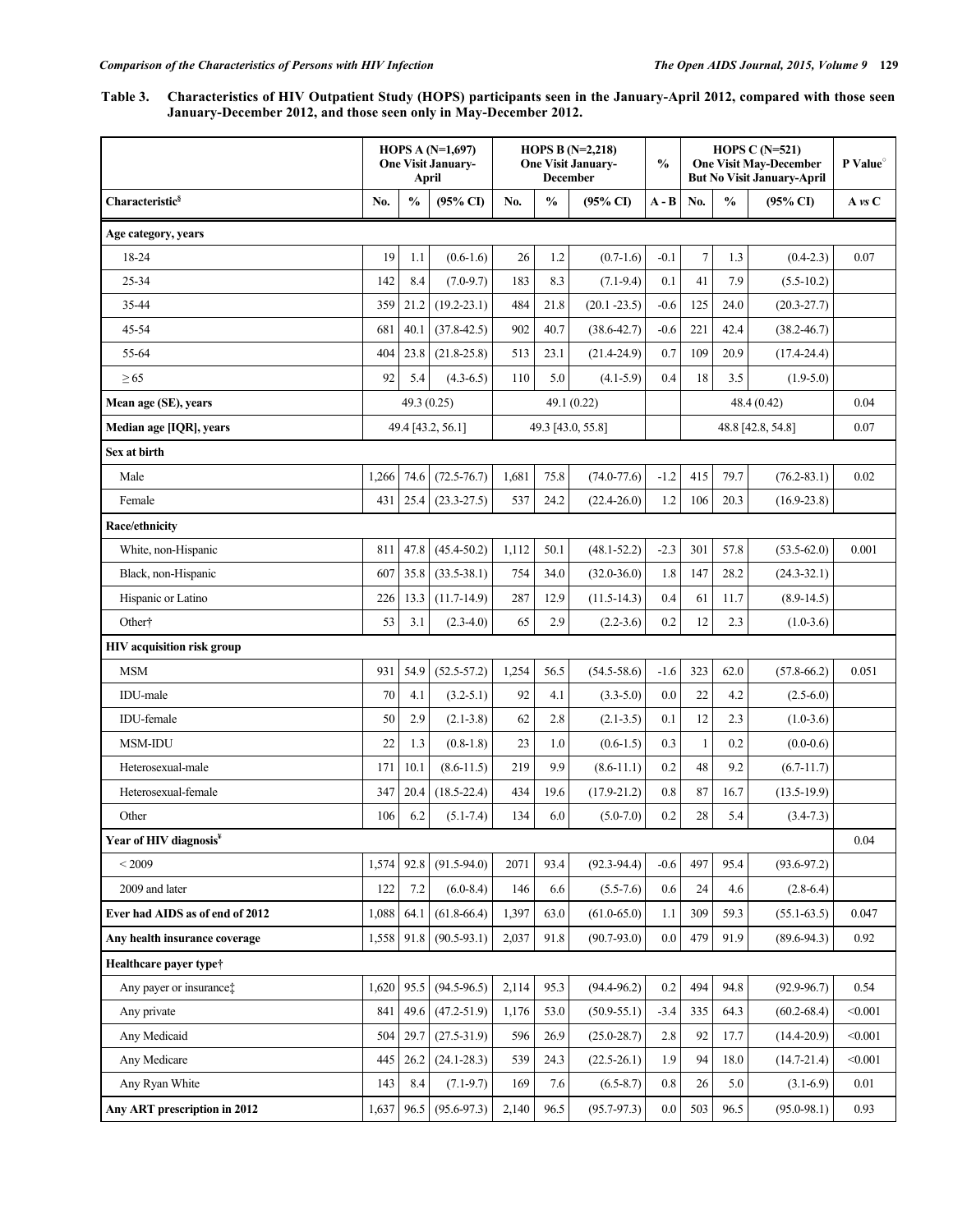#### **130** *The Open AIDS Journal, 2015, Volume 9 Buchacz et al.*

**(Table 3) contd…..**

|                                                    | HOPS A $(N=1,697)$<br><b>One Visit January-</b><br>April |                      |                 |                      | HOPS B $(N=2,218)$<br><b>One Visit January-</b><br><b>December</b> |                 | $\frac{0}{0}$ | HOPS C $(N=521)$<br><b>One Visit May-December</b><br><b>But No Visit January-April</b> |               | P Value <sup>o</sup> |             |
|----------------------------------------------------|----------------------------------------------------------|----------------------|-----------------|----------------------|--------------------------------------------------------------------|-----------------|---------------|----------------------------------------------------------------------------------------|---------------|----------------------|-------------|
| Characteristic <sup>§</sup>                        | No.                                                      | $\frac{0}{0}$        | (95% CI)        | No.                  | $\frac{0}{0}$                                                      | (95% CI)        | $A - B$       | No.                                                                                    | $\frac{0}{0}$ | $(95\% \text{ CI})$  | $A \nu S C$ |
| Any ART prescription in a given class in 2012      |                                                          |                      |                 |                      |                                                                    |                 |               |                                                                                        |               |                      |             |
| Any NNRTI                                          | 738                                                      | 43.5                 | $(41.1 - 45.8)$ | 977                  | 44.0                                                               | $(42.0 - 46.1)$ | $-0.5$        | 239                                                                                    | 45.9          | $(41.6 - 50.2)$      | 0.34        |
| Any PI                                             | 735                                                      | 43.3                 | $(41.0 - 45.7)$ | 936                  | 42.2                                                               | $(40.1 - 44.3)$ | 1.1           | 201                                                                                    | 38.6          | $(34.4 - 42.8)$      | 0.06        |
| Any entry or integrase inhibitor                   |                                                          | 35.7                 | $(33.4 - 38.0)$ | 783                  | 35.3                                                               | $(33.3 - 37.3)$ | 0.4           | 177                                                                                    | 34.0          | $(29.9 - 38.1)$      | 0.47        |
| Last CD4 count, cells/mm <sup>3</sup>              |                                                          |                      |                 |                      |                                                                    |                 |               |                                                                                        |               |                      |             |
| Missing/unknown                                    | 46                                                       | 2.7                  | $(1.9-3.5)$     | 72                   | 3.2                                                                | $(2.5-4.0)$     | $-0.5$        | 26                                                                                     | 5.0           | $(3.1-6.9)$          | 0.69        |
| $0 - 199$                                          | 123                                                      | 7.2                  | $(6.0 - 8.5)$   | 178                  | 8.0                                                                | $(6.9-9.2)$     | $-0.8$        | 55                                                                                     | 10.6          | $(7.9-13.2)$         |             |
| 200-349                                            | 221                                                      | 13.0                 | $(11.4-14.6)$   | 271                  | 12.2                                                               | $(10.9 - 13.6)$ | 0.8           | 50                                                                                     | 9.6           | $(7.1 - 12.1)$       |             |
| 350-499                                            | 313                                                      | 18.4                 | $(16.6 - 20.3)$ | 395                  | 17.8                                                               | $(16.2 - 19.4)$ | 0.6           | 82                                                                                     | 15.7          | $(12.6 - 18.9)$      |             |
| $\geq$ 500                                         | 994                                                      | 58.6                 | $(56.2 - 60.9)$ | 1,302                | 58.7                                                               | $(56.7 - 60.8)$ | $-0.1$        | 308                                                                                    | 59.1          | $(54.9 - 63.4)$      |             |
| CD4 count, population geometric mean (SE)          |                                                          | 599.5 (7.60)         |                 |                      | 600.0(6.73)                                                        |                 |               | 601.8(14.4)                                                                            |               | 0.89                 |             |
| CD4 count, median [IQR]                            |                                                          | 567.6 [386.0, 781.5] |                 | 568.6 [386.0, 783.0] |                                                                    |                 |               | 570.0 [386.0, 788.0]                                                                   |               | 0.68                 |             |
| Last VL undetectable or <200 copies/ml             | 1,440                                                    | 84.9                 | $(83.1 - 86.6)$ | 1,854                | 83.6                                                               | $(82.0 - 85.1)$ | 1.3           | 414                                                                                    | 79.5          | $(76.0 - 82.9)$      | 0.004       |
| All VLs in the year undetectable or <200 copies/ml | 1,330                                                    | 78.4                 | $(76.4 - 80.3)$ | 1,713                | 77.2                                                               | $(75.5 - 79.0)$ | 1.2           | 383                                                                                    | 73.5          | $(69.7 - 77.3)$      | 0.02        |
| Mean number of CD4/VL tests in the year (SE)       |                                                          | 2.6(0.03)            |                 |                      | 3.2(0.04)                                                          |                 |               | 1.7(0.04)                                                                              |               |                      | < 0.001     |
| Median number of CD4/VL in the year [IQR]          | 2[2,3]                                                   |                      | 2[2,3]          |                      |                                                                    |                 | 2[1,2]        |                                                                                        | < 0.001       |                      |             |
| Number of CD4/VL in the year                       |                                                          |                      |                 |                      |                                                                    |                 |               |                                                                                        |               |                      |             |
| 0 or none documented                               | 40                                                       | 2.4                  | $(1.6-3.1)$     | 62                   | 2.8                                                                | $(2.1 - 3.5)$   | $-0.4$        | 22                                                                                     | 4.2           | $(2.5-6.0)$          | < 0.001     |
| 1                                                  | 207                                                      | 12.2                 | $(10.6 - 13.8)$ | 430                  | 19.4                                                               | $(17.7 - 21.0)$ | $-7.2$        | 223                                                                                    | 42.8          | $(38.5 - 47.1)$      |             |
| $\overline{c}$                                     | 618                                                      | 36.4                 | $(34.1 - 38.7)$ | 815                  | 36.7                                                               | $(34.7 - 38.8)$ | $-0.3$        | 197                                                                                    | 37.8          | $(33.6 - 42.0)$      |             |
| 3                                                  | 571                                                      | 33.6                 | $(31.4 - 35.9)$ | 627                  | 28.3                                                               | $(26.4 - 30.1)$ | 5.3           | 56                                                                                     | 10.7          | $(8.1 - 13.4)$       |             |
| $4+$                                               | 261                                                      | 15.4                 | $(13.7 - 17.1)$ | 284                  | 12.8                                                               | $(11.4-14.2)$   | 2.6           | 23                                                                                     | 4.4           | $(2.6-6.2)$          |             |
| At least one VL in each 6 month period (%)         | 1,298                                                    | 76.5                 | $(74.5 - 78.5)$ | 1,502                | 67.7                                                               | $(65.8 - 69.7)$ | 8.8           | 204                                                                                    | 39.2          | $(35.0 - 43.4)$      | < 0.001     |
| At least one CD4 test in the year $(\% )$          |                                                          | 97.3                 | $(96.5 - 98.1)$ | 2,146                | 96.8                                                               | $(96.0 - 97.5)$ | 0.5           | 495                                                                                    | 95.0          | $(93.1 - 96.9)$      | 0.01        |
| Clinical visit frequency and density               |                                                          |                      |                 |                      |                                                                    |                 |               |                                                                                        |               |                      |             |
| Mean (SE)                                          | 3.6(0.05)                                                |                      |                 | 3.2(0.04)            |                                                                    |                 |               | 1.9(0.05)                                                                              |               |                      | < 0.001     |
| Median [IQR]                                       |                                                          | 3 [2, 4]             |                 | 3 [2, 4]             |                                                                    |                 | 2[1,2]        |                                                                                        | < 0.001       |                      |             |
| Min-Max                                            |                                                          | $1-16$               |                 |                      | $1 - 16$                                                           |                 |               | $1-8$                                                                                  |               |                      |             |
| Number of clinical visits <sup>t</sup> in the year |                                                          |                      |                 |                      |                                                                    |                 |               |                                                                                        |               |                      |             |
| 1                                                  | 119                                                      | 7.0                  | $(5.8 - 8.2)$   | 348                  | 15.7                                                               | $(14.2 - 17.2)$ | $-8.7$        | 229                                                                                    | 44.0          | $(39.7 - 48.2)$      | < 0.001     |
| $\overline{2}$                                     | 407                                                      | 24.0                 | $(22.0 - 26.0)$ | 598                  | 27.0                                                               | $(25.1 - 28.8)$ | $-3.0$        | 191                                                                                    | 36.7          | $(32.5 - 40.8)$      |             |
| 3                                                  | 466                                                      | 27.5                 | $(25.3 - 29.6)$ | 534                  | 24.1                                                               | $(22.3 - 25.9)$ | 3.4           | 68                                                                                     | 13.1          | $(10.1 - 16.0)$      |             |
| $4+$                                               | 705                                                      | 41.5                 | $(39.2 - 43.9)$ | 738                  | 33.3                                                               | $(31.3 - 35.2)$ | 8.2           | 33                                                                                     | 6.3           | $(4.2 - 8.4)$        |             |

Footnotes to Table **3**.

Abbreviations: ART= Antiretroviral therapy; CD4=CD4+ T-lymphocyte cell; CI = confidence interval; IDU = male or female injection drug user; IQR = Interquartile range; MSM = men who have sex with men; NNRTI=non-nucleoside reverse transcriptase inhibitors; PI, protease inhibitors; SE=Standard error; VL=HIV viral load.

HOPS A refers to all participant who had at least one outpatient visit during January-April, 2012 (MMP's current population definition period).

HOPS B refers to all participant who had at least one outpatient visit during January-December, 2012

HOPS C refers to all participants who had at least one outpatient visit during May-December, 2012, but had no visit during January-April 2012 (excludes MMP's current population definition period).

§ Characteristics for HOPS patients were established based on data collected in the 2012 calendar year. Note that this time frame differs from that used in the primary analysis.

<sup>7</sup> P-values for ordinal variables were calculated using Cochran-Armitage trend tests; p-values for categorical variables were calculated using chi-square tests; p-values for distributions were obtained from Wilcoxon rank

† Other race groups include those of multiple race groups and other, unknown or missing race groups.

One participant had unknown year of HIV diagnosis.

**†** We are relying on chart-abstracted information on any primary and secondary (if available) payers documented during HOPS clinic visits in the past 12 months.

‡ Any Health Insurance Coverage was defined as Private, Other, Medicare, Medicaid, Ryan White and Public Insurance (excluding Self Pay and Clinical Study). Ryan White coverage was counted as any payer type but not considered insurance. Please note: Medicaid is a US government insurance program for persons of all ages whose income and resources are insufficient to pay for health care. Medicare is a US government insurance program for Americans aged 65 and older who have worked and paid into the system as well as for younger people with disabilities, end stage renal disease and amyotrophic lateral sclerosis. The Ryan White HIV/AIDS Program provides HIV-related services in the United States for those who do not have sufficient health care coverage or financial resources for coping with HIV disease. The program fills gaps in care not met by other payers. ⱡ Eligible types of clinical visits were defined as: routine, initial, return to active status, event triggered, or post-hospital follow up.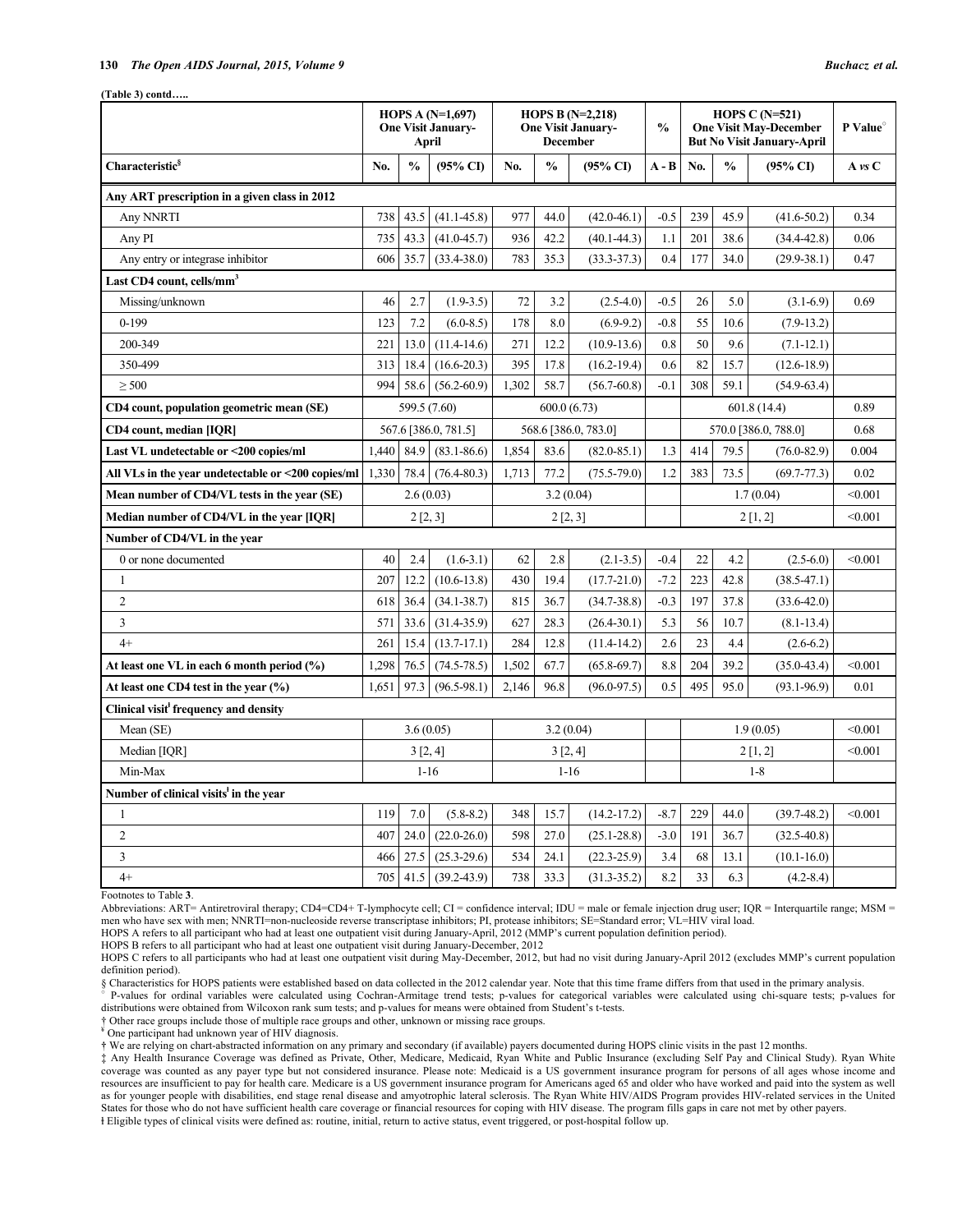The HOPS 2012 data are based on a convenience sample of persons with HIV infection attending nine HOPSparticipating clinics in six US cities, while MMP is a probability sample of persons with HIV infection receiving medical care in the US; in 2012 MMP data were collected from 467 facilities in 16 states and Puerto Rico. Although MMP is based on a large, diverse, geographically distributed probability sample of facilities, the data collected reflect only one year of follow-up time. Thus MMP is designed to make accurate estimates of the prevalence of behavioral and clinical characteristics among persons with HIV infection receiving medical care, but is ill-equipped for longitudinal analyses (*e.g.*, estimating incidence rates of conditions and studying risk factors for their onset). The average accrued follow-up time per HOPS participant in 2012 was eight years, making HOPS well poised to assess disease incidence as well as risk factors for disease development. However, as our analyses revealed, HOPS participants enrolled at selected HIV clinics differ in some respects from the overall population of persons with HIV infection receiving medical care in the US. The HOPS cohort is growing in size with an increasing representation of older patients with long-standing HIV infection who are surviving longer due to ART. Because of resource constraints, not all newly HIVdiagnosed persons seen at participating clinics can be enrolled into observational cohorts [8] like the HOPS, posing a challenge with respect to such cohort recruitment strategies to continue to reflect characteristics of all contemporary persons in HIV care in the US.

Moving forward, a data synthesis approach that builds on the relative strengths of MMP (ability to estimate prevalence) and HOPS (ability to estimate incidence) could be developed to improve national epidemiologic data and projections needed for HIV prevention and treatment. HOPS and MMP data can be used jointly to derive population attributable fractions and other estimates for the US population. Specifically, HOPS rates can be standardized to MMP population prevalence to provide estimates that may approximate national rates. For example, HOPS was used to estimate the rates of incident cardiovascular disease (CVD) events according to patients' baseline CD4 count and history of tobacco use [15]. Applying these HOPS rates to the distribution of CD4 count strata and tobacco use history from MMP [18] could be used to project the number of incident CVD events among these subgroups of patients nationally, and inform modeling projections of how many CVD events could be averted by earlier ART initiation to avoid low CD4 counts and by tobacco cessation interventions.

Another key consideration in interpreting data from HOPS and MMP is that both databases only include persons who are receiving medical care. A substantial proportion of HIV-infected persons in the US are not consistently engaged in HIV care [3, 12]. Some of the noted differences between HOPS and NHSS might be due to the nature of the HOPS convenience sample (*e.g.*, types of persons who attended the nine HOPS-participating clinics in 2012, were systematically approached for study participation, and agreed to participate). In addition, differences between MMP and NHSS populations might reflect differences in care seeking; for example persons who have been diagnosed with AIDS are more likely to become enrolled in care than persons

without AIDS. To better understand the needs of HIVdiagnosed persons not receiving medical care and thereby better guide HIV prevention and treatment in the US, in 2013, CDC re-designed MMP to directly sample from NHSS; thus, starting with the 2015 data collection cycle, the new MMP reference population will include all HIVdiagnosed persons in the participating jurisdictions regardless of whether they are receiving medical care (see http://www.grants.gov/web/grants/search-grants.html, CDC-RFA-PS15-1503).

Although, MMP uses a probability sample, a methodology to reduce overall bias [25], the 4-month population definition period (*i.e.*, January-April) might skew the overall estimates obtained from MMP. In another multisite analysis of 12,135 patients in care in 2003, 88% of patients had at least one visit in the first four months of the year [24]. In our analysis using data from 2012, we found that somewhat lower percentage, or 76.5% of HOPS participants who had at least one visit January-December also had at least one visit in January-April. However, persons who had at least one visit January-April and persons who had visits only May-December were equally likely to be prescribed ART in the year with the only notable differences being the percentage with private insurance, the frequency of CD4 count and viral load testing, and the percentage achieving viral suppression. Our results suggest that persons seen in the first four months of the calendar year are a reasonable approximation of all persons engaged in care (*i.e.*, who have at least one visit in the calendar year). However, additional validation studies using other data sources would be beneficial to further explore this issue. The estimates from the HOPS and MMP are in-line with earlier results from the North American AIDS Cohort Collaboration on Research and Design, which found that among 35,324 participants who had  $\geq$ 1 HIV care visit from January-June 2008, 82% were prescribed ART, and 78% had a suppressed HIV viral load [26].

This analysis has certain limitations. Firstly, although we attempted to define variables similarly across different data sources, estimates may differ to an unknown degree due to different data collection methods for some variables (*e.g.*, documentation of insurance type per structured interview in MMP *versus* medical record abstraction in the HOPS). Secondly, there is no one single gold standard data collection system for care indicators for persons living with HIV infection, and so all comparisons made in this manuscript describe relative differences between data systems, each with its own unique strengths and limitations. Thirdly, due to a higher average number of viral load measurements in the year in the MMP *vs* the HOPS, the difference in the percentage of patients with durable viral suppression across these two populations may have been overestimated.

In conclusion, CDC currently supports complementary data collection systems to describe persons living with diagnosed HIV infection to better inform HIV prevention and treatment efforts. Understanding the comparative strengths and limitations of the individual databases, and contrasting database findings, is key to enhancing data interpretation and utility. The formal comparison presented here is an essential first step to integrating estimates produced *via* the different data systems needed to provide an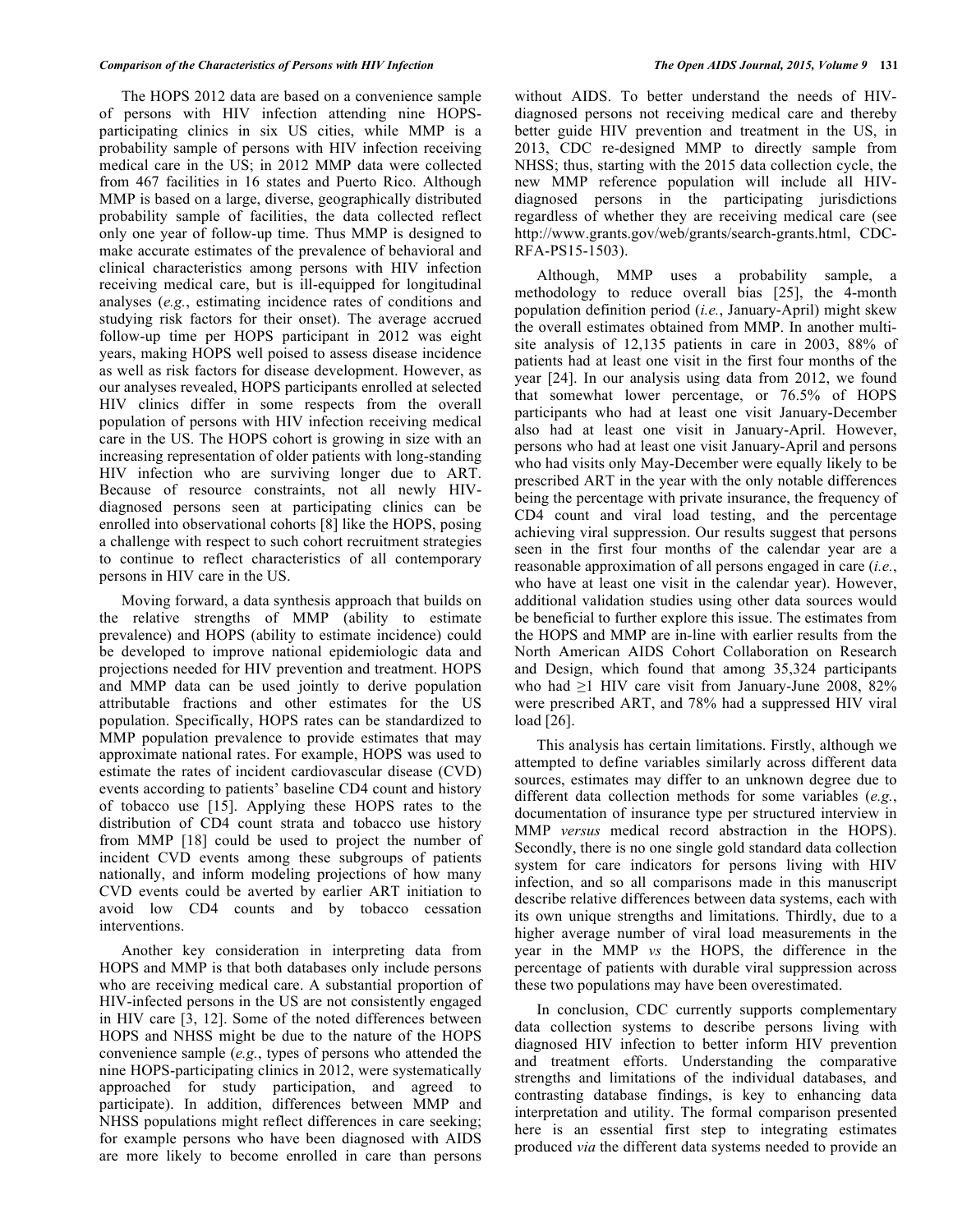overall better understanding of HIV epidemiology in the US. Our findings also provide a reference point for design and interpretation of data from other US-based data collection systems, including other large HIV clinical cohorts in North America [8], and HIV-infected patients receiving care for HIV infection and captured in a variety of health services databases.

# **CONFLICT OF INTEREST**

The authors confirm that this article content has no conflict of interest.

#### **ACKNOWLEDGEMENTS**

**The HIV Outpatient Study (HOPS) Investigators** include the following persons and sites: Kate Buchacz, John T. Brooks, Marcus D. Durham, Division of HIV/AIDS Prevention, National Center for HIV, STD, Viral Hepatitis and TB Prevention (NCHHSTP), Centers for Disease Control and Prevention (CDC), Atlanta, GA; Harlen Hays, Kathleen C. Wood, Darlene Hankerson, Rachel L. D. Hart, Thilakavathy Subramanian, Carl Armon, Bonnie Dean, Dana Franklin, Cerner Corporation, Vienna, VA; Frank J. Palella, Joan S. Chmiel, Saira Jahangir, Conor Daniel Flaherty, Jerian Denise Dixon-Evans, Feinberg School of Medicine, Northwestern University, Chicago, IL; Kenneth A. Lichtenstein, Cheryl Stewart, National Jewish Health, Denver, CO; John Hammer, Kenneth S. Greenberg, Barbara Widick, Rosa Franklin, Rose Medical Center, Denver, CO; Bienvenido G. Yangco, Kalliope Chagaris, Infectious Disease Research Institute, Tampa, FL; Doug Ward, Troy Thomas, Matt Starr, Dupont Circle Physicians Group, Washington, DC; Jack Fuhrer, Linda Ording-Bauer, Rita Kelly, Jane Esteves, State University of New York (SUNY), Stony Brook, NY; Ellen M. Tedaldi, Ramona A. Christian, Faye Ruley, Dania Beadle, Princess Graham, Temple University School of Medicine, Philadelphia, PA; Richard M. Novak, Andrea Wendrow, Renata Smith, University of Illinois at Chicago, Chicago, IL; Benjamin Young, Barbara Widick, Mia Scott, APEX Family Medicine, Denver, CO.

### **MMP Study Group Members - 2012**

This report is based, in part, on contributions by MMP participants, facilities, community and provider advisory boards, and interviewers and abstractors. The MMP principal investigators and project coordinators include Karen Mark, MD, Matthew Facer, PhD, Michael Neff, MBA, California Department of Public Health, Sacramento, California; Nanette Benbow, MAS, Alexandra Gagner, MPH, Stephanie Townsell, MPH, Cathy Cortes, Chicago Department of Public Health, Chicago, Illinois; Robert Vella, MPH, James Dowling, MPH, Larry Evans, Myrtle Bergold, Bruce Levan, Angela Crump, Ashley McLean, Delaware Health and Social Services, Dover, Delaware; Rebecca Grigg, PhD, Pam Fillmore, Robert Austin, MPA, Florida Department of Health, Tallahassee, Florida; Natalie Spears, MPH, Jane Kelly, MD, Georgia Department of Public Health, Atlanta, Georgia; Salma Khuwaja, MD, DrPH, Osaro Mgbere, MD, MPH, Houston Department of Health and Human Services, Houston, Texas; Cheryl Ward, MS, Marti Merritt, Illinois

Department of Public Health; Daniel Hillman, MPH, Jodi Rhynearson, MPA, Indiana State Department of Health, Indianapolis, Indiana; Amy Rock Wohl, PhD, Judy Tejero, MPH, Los Angeles County Department of Public Health, Los Angeles, California; Kathryn Macomber, MPH, Meosia Lee-Turner, Michigan Department of Community Health, Detroit, Michigan; Leandro Mena, MD, Arti Barnes, MD, Joseph Grice, MPH, Mississippi State Department of Health, Jackson, Mississippi; Barbara Bolden, PhD, Kidane Meshesha, MPH, New Jersey Department of Health and Senior Services, Trenton, New Jersey; Bridget J. Anderson, PhD, Linda Lou Smith, MD, Michael D. Miele, New York State Department of Health, Albany, New York; Alan Neaigus, PhD, Marie Antoinette Bernard, MD, New York City Department of Health and Mental Hygiene, New York City, New York; Delbert Williams, PhD, Mark Turner, PhD, North Carolina Department of Health, Raleigh, North Carolina; Sean Schafer, MD, Oregon Public Health Division, Portland, Oregon; Tyler Smith, MD, Multnomah County Health Department (Oregon); Leequan Ray, PhD, Ronald Skura, MPH, Pennsylvania Department of Health, Harrisburg, Pennsylvania; Kathleen A. Brady, MD, Michael G. Eberhart, MPH, Philadelphia Department of Public Health, Philadelphia, Pennsylvania; Sandra Miranda De León, MPH, Gladys Girona Lozada, MSc, Puerto Rico Department of Health, San Juan, Puerto Rico; Susan Scheer, PhD, Maree Kay Parisi, San Francisco Department of Public Health, San Francisco, California; Sharon K. Melville, MD, Sylvia Odem, MPH, Texas Department of State Health Services, Austin, Texas; Dena Bensen, MPH, Celestine Buyu, MPH, Carmen Roman, Virginia Department of Health, Richmond, Virginia; Tom Jaenicke, MPH, Shawn McBrien, MPH, Jennifer Reuer, MPH, Washington State Department of Health; Elizabeth Barash, MPH, and Susan Buskin, PhD, Public Health Seattle & King County, Seattle, Washington; and members of the MMP team, Division of HIV/AIDS Prevention, Centers for Disease Control and Prevention, Atlanta, GA.

## **Financial Support**

For the HOPS: Centers for Disease Control and Prevention (contract nos. 200-2001-00133, 200-2006-18797, and 200-2011-41872)

For MMP: Centers for Disease Control and Prevention (Cooperative Agreement PS09-937).

For NHSS: Centers for Disease Control and Prevention (Cooperative Agreement PS13-1302).

#### **DISCLAIMER**

The findings and conclusions in this report are those of the authors and do not necessarily represent the views of the Centers for Disease Control and Prevention.

#### **REFERENCES**

- [1] CDC. HIV Surveillance Report, vol. 25, 2013. Available at: http://www.cdc.gov/hiv/topics/surveillance/resources/reports/. Accessed July 9. 2015.
- [2] CDC. Vital signs: HIV prevention through care and treatment-- United States. MMWR Morbidity and Mortality Weekly Report 2011; 60(47): 618-23.